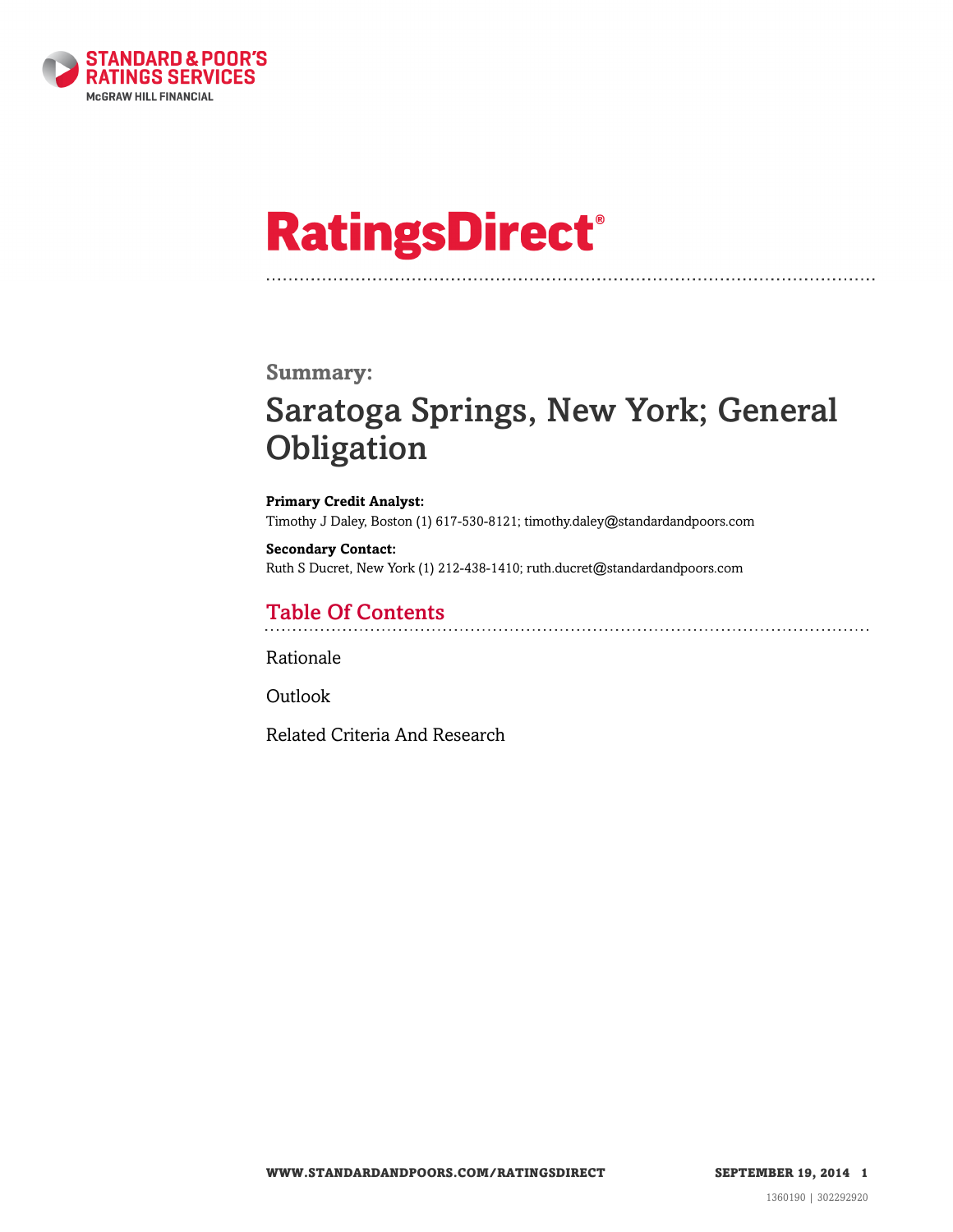### **Summary:**

## Saratoga Springs, New York; General Obligation

| <b>Credit Profile</b>                                           |            |            |
|-----------------------------------------------------------------|------------|------------|
| US\$19.785 mil pub imp rfdg serial bnds ser 2014 due 02/15/2035 |            |            |
| Long Term Rating                                                | AA+/Stable | <b>New</b> |
| <b>Saratoga Springs GO</b>                                      |            |            |
| Long Term Rating                                                | AA+/Stable | Affirmed   |

## <span id="page-1-0"></span>Rationale

Standard & Poor's Ratings Services has assigned its 'AA+' rating and stable outlook to Saratoga Springs, N.Y.'s series 2014 general obligation (GO) refunding bonds.

In addition, Standard & Poor's affirmed its 'AA+' rating on the city's GO bonds outstanding. The outlook is stable.

The rating reflects what we view as Saratoga Springs':

- Very strong economy, with participation in the diverse regional employment base of the Albany-Schenectady-Troy metropolitan statistical area (MSA);
- Very strong budgetary performance, with a \$2.7 million surplus in the general fund for fiscal 2013;
- Very strong budgetary flexibility, with available reserves above 15% in the past three fiscal years;
- Strong management conditions, with formal policy and practices;
- Very strong liquidity, providing very strong cash levels to cover both debt service and expenditures; and
- Adequate debt and contingent liability position, mostly reflecting the city's low net direct debt.

The city's faith and credit pledge secures the bonds. We understand that officials intend to use bond proceeds to refund a portion of or all of the city's series 1997, 2002, 2004, 2005, 2006, 2007 GO bonds outstanding. The city expects to realize \$1.6 million in net present value savings.

#### Very strong economy

Saratoga Springs, with a 2013 population estimate of 27,315, is in eastern upstate New York State in Saratoga County, approximately 30 miles north of Albany. The city is a commercial and industrial center for the surrounding areas; however, it is best known for the Saratoga Race Track and its performing arts center, as well as Skidmore College, which is one of the city's leading local employers. Management indicates Saratoga Springs continues to benefit economically from the Luther Forest Technology Campus, a 1,414-acre technology park designed for nanotechnology manufacturing and research and development. GLOBALFOUNDRIES Inc., the anchor tenant, has completed its chip fabrication plant and plans to invest another \$10 billion in the plant. In addition to local employment, residents find other employment opportunities in Albany, Troy, and Schenectady. The city's strong economy and participation in nearby Albany's government sector has provided it with favorable economic trends and indicators. We expect professional and business services to contribute to employment growth in the region. County unemployment averaged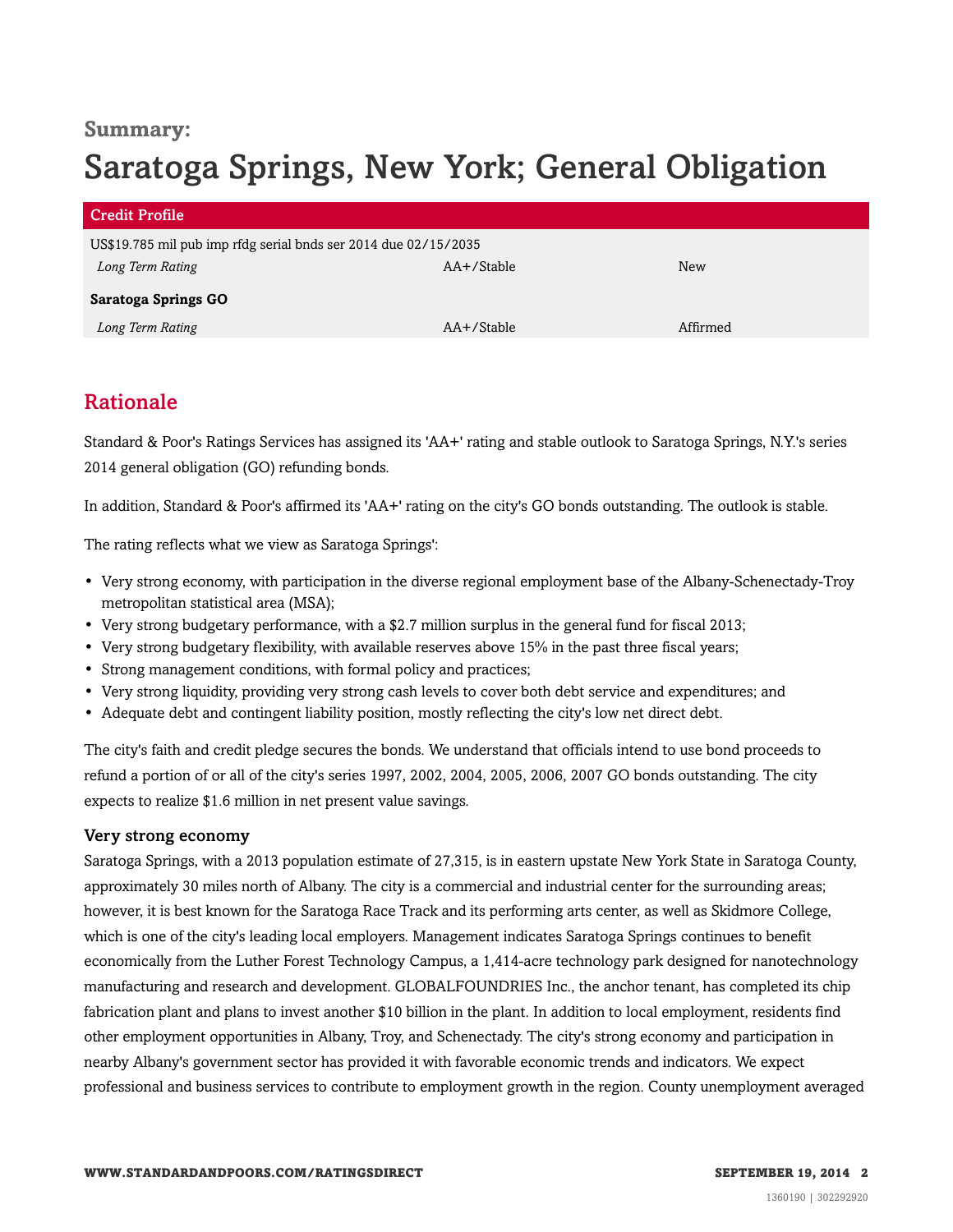5.9% in 2013, below state and national levels. Projected median household effective buying income is what we consider a strong 132% of the national level.

According to management, Saratoga Springs expects to continue to see steady commercial and residential development in the next two-to-three years. Assessed value (AV) has increased less than 1% annually, on average, in the past four fiscal years to \$3.1 billion in 2014. Full valuation is \$3.8 billion or \$141,792 per capita. Management expects the modest trend of AV growth to continue in the next two years. Little taxpayer base concentration exists, with the 10 leading taxpayers accounting for what we consider a very diverse 7.9% of AV.

#### Very strong budgetary performance

In our opinion, Saratoga Springs has consistently maintained a very strong budgetary performance in the past three fiscal years. Audited fiscal 2013, ended Dec. 31, 2013, closed with a \$2.7 million (7.2% of budget) operating surplus in the general fund and a \$3.4 million surplus (8.2% of budget) in total governmental funds after adjusting for capital outlay financed by bond proceeds. Management attributes the positive operating performance to steady growth in revenues relative to budget, strong sales tax performance, and video lottery terminal aid. The city's fiscal 2014 budget totals \$40.3 million, which is a slight increase over the 2013 budget. Management indicates fiscal 2014 is on target for both revenues and expenditures and expects to close in line with recent operating performances. Property taxes are Saratoga Springs' leading revenue source, accounting for 43% of general fund revenue in fiscal 2014, followed by another 31% from nonproperty taxes. As a result, over the next two years, we expect the city to maintain at least a strong budgetary performance.

#### Very strong budget flexibility

The city's budgetary flexibility is very strong, in our view. Saratoga Springs has continued to improve reserve levels in the past three fiscal years. For fiscal 2013, it had about \$10.5 million in assigned and unassigned reserves, equivalent to about 29% of expenditures, and in accordance with its reserve policy. There is \$1.8 million due from on the city's balance sheet because of a general fund loan to the water fund for operations. City management indicates that the auditor has worked with the water department to adjust rates and the department will pay back this loan to the general fund over the next five years. In addition, rates will continue to be adjusted in the water fund to maintain balanced operations. Saratoga Springs has also adopted a formal fund balance policy for the water and sewer funds, which mirrors the policy in place for the general fund. We understand management does not have plans to spend down reserves, thus we believe the city will continue to maintain its very strong budgetary flexibility in the next two years.

#### Strong management conditions

Standard & Poor's still considers the city's management conditions strong and deems Saratoga Springs' financial management practices "good" under its Financial Management Assessment (FMA). An FMA of good indicates financial practices exist in most areas but that governance officials might not formalize or regularly monitor all of them. The city implemented and formalized a reserve and liquidity policy, as well as a debt management policy in fiscal 2011. The reserve policy was revised in 2013 and now requires Saratoga Springs to maintain an unassigned general fund balance of 10%-15% of the budget. With city council approval, management can use amounts in excess of the 15% to fund one-time expenses. If the balance declines below 10%, management will prepare and submit a plan to the council to restore the fund balance back to the minimum target by either the next budget year or another appropriate period. The city's debt policy adheres to state statutes, and the city council will review the policy annually. Saratoga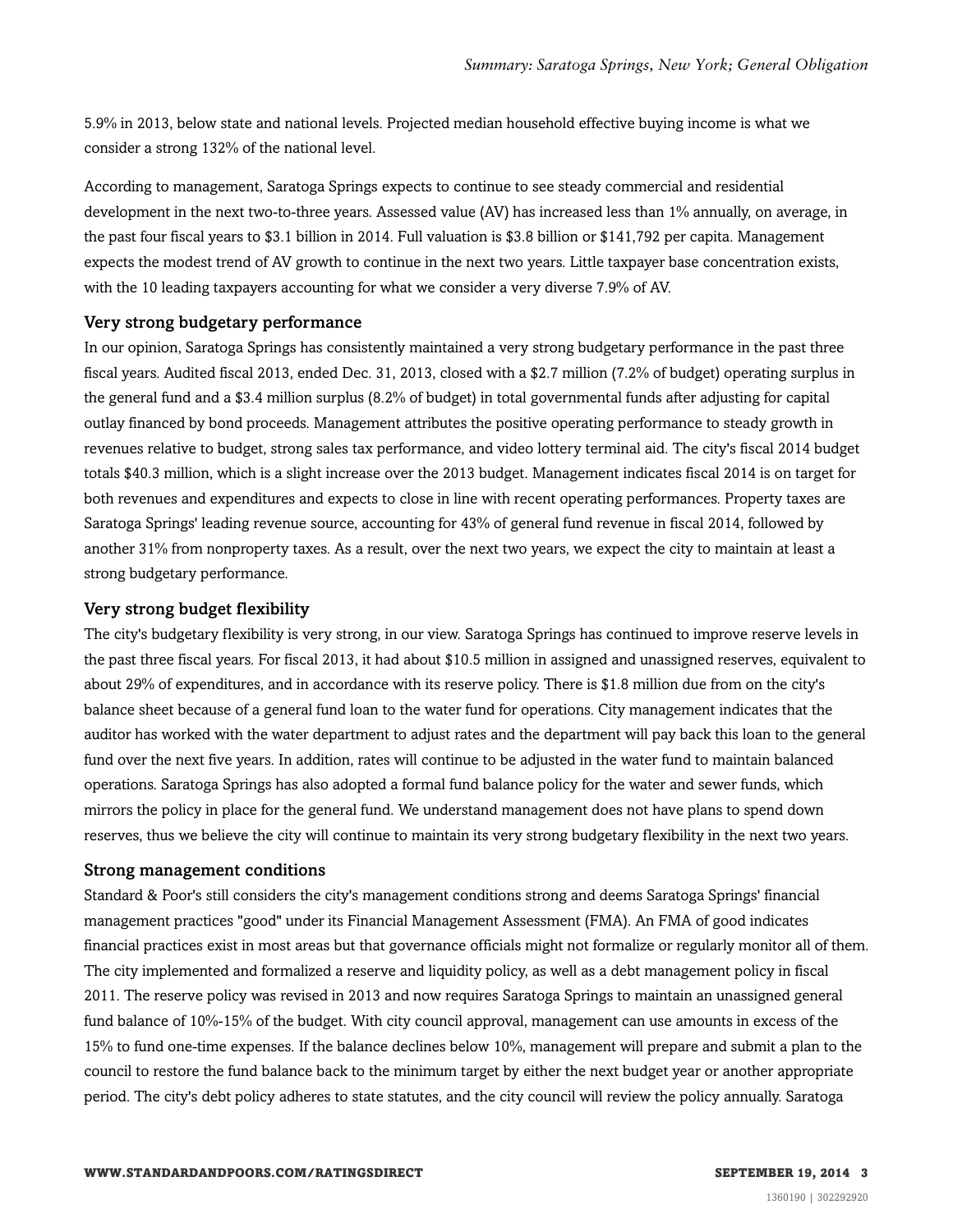Springs continues to project major costs and revenue well in advance of its budget formulation, and it monitors budget variances monthly with the council. Investment management follows state guidelines.

#### Very strong liquidity

Supporting the city's finances is what we consider very strong liquidity, with 2013 total governmental available cash at 21% of total governmental fund expenditures and 294% of 2013 debt service. We believe Saratoga Springs has strong access to external liquidity. It has issued GO bonds and frequently in the past 15 years.

#### Adequate debt and contingent liability profile

In our opinion, the city's debt and contingent liability profile is adequate, with total governmental funds debt service at 7.1% of total governmental funds expenditures and with net direct debt at 14% of total governmental funds revenue. Overall net debt is low, in our view, at 1.8% of 2014 market value. Amortization of debt is also below average with 45.5% of principal to be retired in 10 years. The city's future debt plans are guided by management's five-year capital improvement plan, and we expect issuance of about \$5 million in fiscal 2015.

Saratoga Springs participates in the state's pension systems and provides other postemployment benefits (OPEB) through a single-employer, defined-benefit health care plan. The city has consistently funded 100% of its pension contributions in the past three fiscal years. Contributions were \$5.4 million or 12.9% of expenditures in 2013. This figure includes the city's amortized pension payment from 2004, which totaled \$135,937 for the Employees Retirement System (ERS) and the Police and Firemen Retirement System (PFRS). Saratoga Springs' last amortized payment will be made on Dec. 31, 2015, and totals \$140,285. The city's pension contribution also includes contributions in accordance with the labor agreements between the city and its police officers signed Oct. 27, 2006. As a result, Saratoga Springs is required to provide certain benefits to police personnel for past services under Section 384E and 384EB of the PFRS plan. These payments are being made over a 10-year period and will conclude in December 2016. The city continues to fund OPEB contributions through pay-as-you-go financing, which was \$2.4 million, or about 31% of the annual OPEB cost, in fiscal 2013. As of Dec. 31, 2012, the OPEB unfunded actuarial accrued liability was \$78.2 million. Saratoga Springs' combined pension and OPEB costs in fiscal 2012 totaled about \$7.8 million, equivalent to 18.6% of expenditures. We believe the city's current pension contributions are high; however, we expect contributions to decline after the deferred payments conclude in 2015, and the additional benefits required under the 2006 collective bargaining agreement expire in 2017. At the same time, in the long term, we believe the city's unfunded OPEB liability could negatively affect budgetary performance if management is unable to mitigate the effects of the rising fixed costs associated with the liability.

#### Strong Institutional Framework

We view the Institutional Framework of New York cities except for New York City as strong. See Institutional Framework score for New York, published Sept. 12, 2013, on RatingsDirect.

## <span id="page-3-0"></span>**Outlook**

The stable outlook reflects what Standard & Poor's considers Saratoga Springs' strong finances and access to the stable and diverse Albany-Schenectady-Troy MSA. While pension and OPEB costs will continue to pressure the city's budgetary performance, we believe management will continue to make the necessary budget adjustments to maintain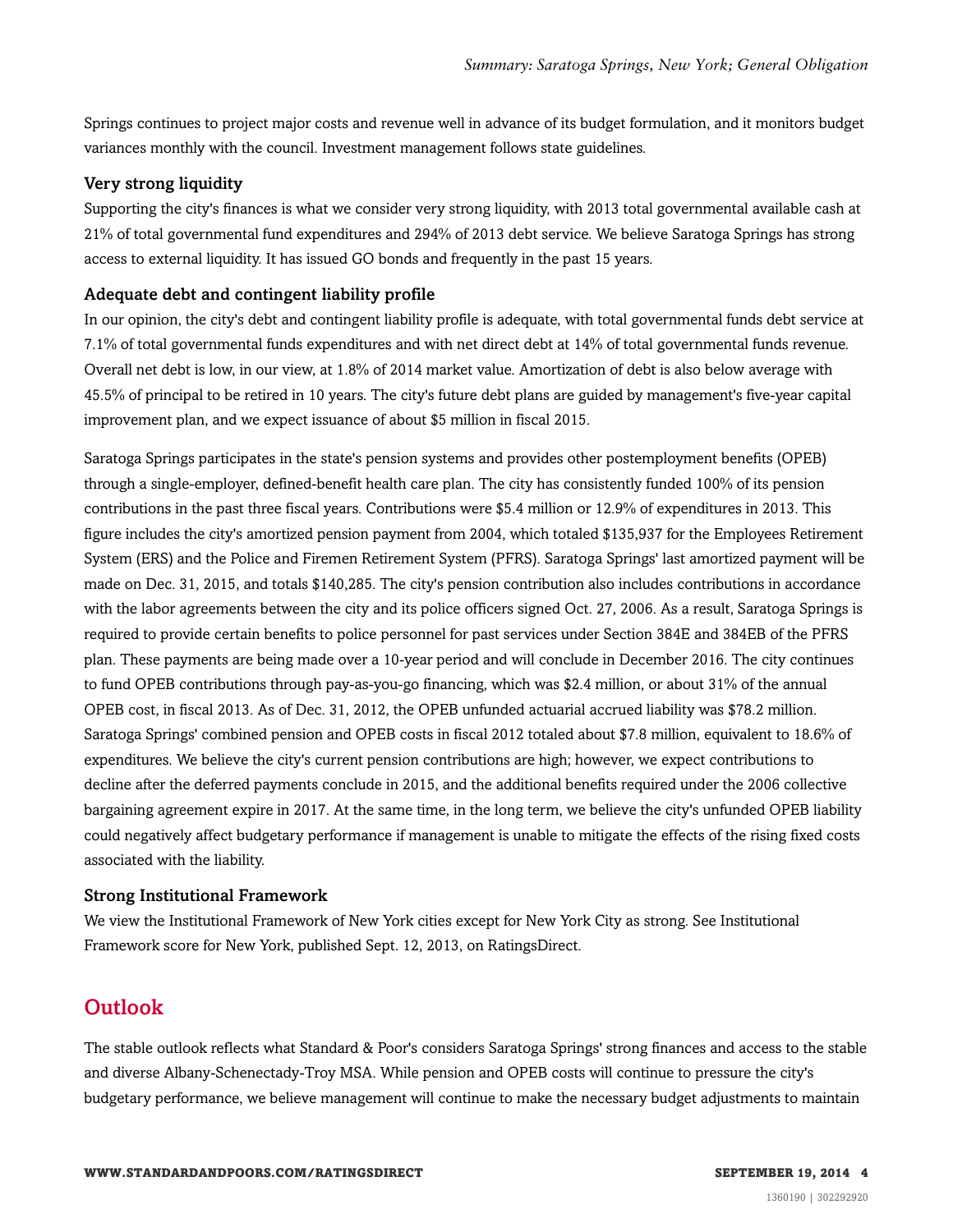balanced operations. In our opinion, the city's strong management conditions rooted in good financial management policies and practices provide stability to the rating. Over time, we could raise the rating if Saratoga Springs maintains its very strong budgetary performance and flexibility and if management is able to mitigate the effects of the fixed costs associated with the city's long-term liabilities in pension and OPEB. While unlikely, if the city's budgetary performance weakens substantially due to what we view as large pension and OPEB costs, and budget flexibility declines as a result, the rating could be pressured.

## <span id="page-4-0"></span>Related Criteria And Research

#### Related Criteria

- USPF Criteria: Local Government GO Ratings Methodology And Assumptions, Sept. 12, 2013
- USPF Criteria: Financial Management Assessment, June 27, 2006
- USPF Criteria: Debt Statement Analysis, Aug. 22, 2006

#### Related Research

- U.S. State And Local Government Credit Conditions Forecast, July 8, 2014
- Institutional Framework Overview: New York Local Governments, Sept. 12, 2013
- S&P Public Finance Local GO Criteria: How We Adjust Data For Analytic Consistency, Sept. 12, 2013

Complete ratings information is available to subscribers of RatingsDirect at www.globalcreditportal.com. All ratings affected by this rating action can be found on Standard & Poor's public Web site at www.standardandpoors.com. Use the Ratings search box located in the left column.